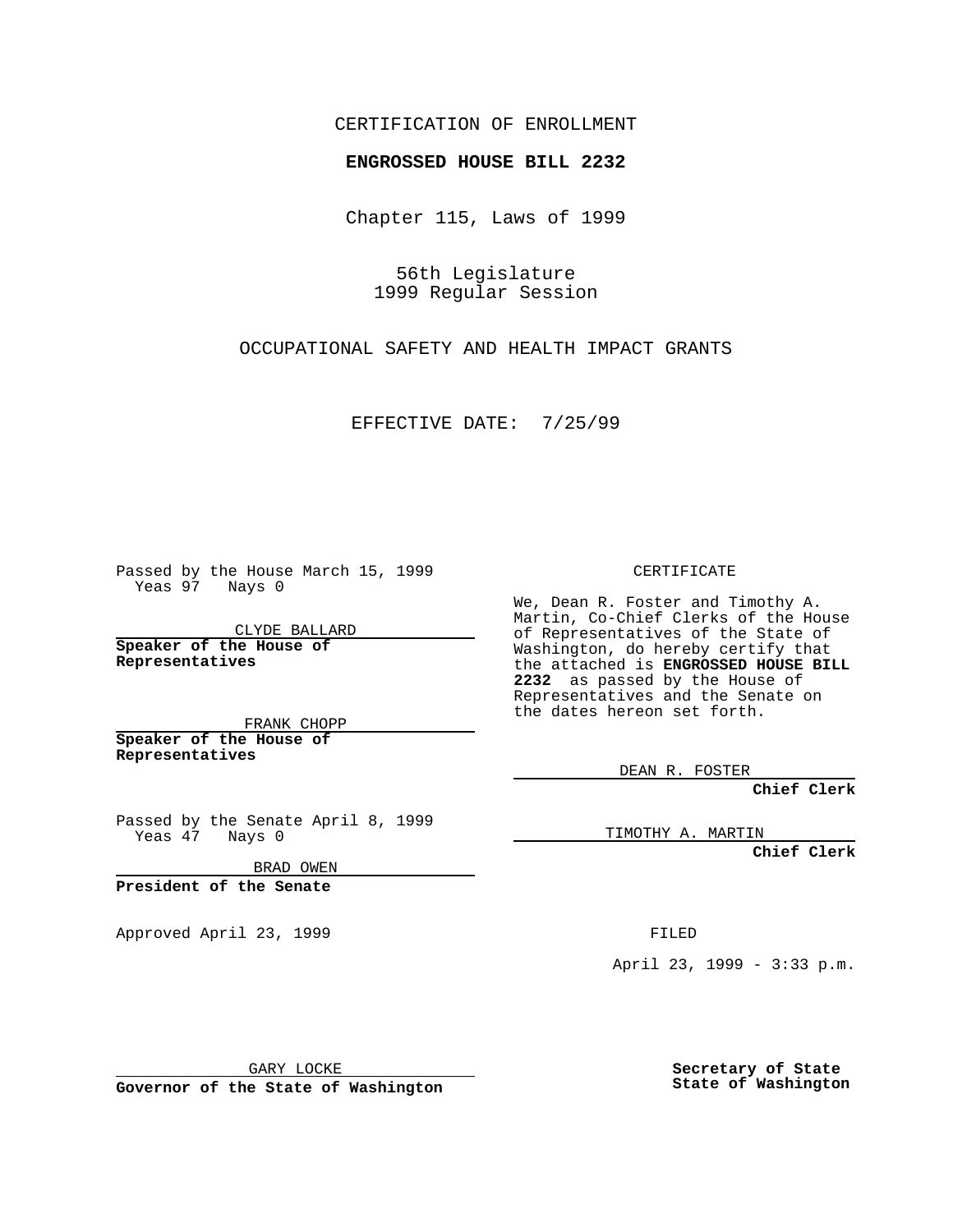## **ENGROSSED HOUSE BILL 2232** \_\_\_\_\_\_\_\_\_\_\_\_\_\_\_\_\_\_\_\_\_\_\_\_\_\_\_\_\_\_\_\_\_\_\_\_\_\_\_\_\_\_\_\_\_\_\_

\_\_\_\_\_\_\_\_\_\_\_\_\_\_\_\_\_\_\_\_\_\_\_\_\_\_\_\_\_\_\_\_\_\_\_\_\_\_\_\_\_\_\_\_\_\_\_

**State of Washington 56th Legislature 1999 Regular Session By** Representatives Conway and Clements

Read first time 02/23/1999. Referred to Committee on Commerce & Labor.

 AN ACT Relating to occupational safety and health impact grants; adding new sections to chapter 49.17 RCW; and creating a new section.

BE IT ENACTED BY THE LEGISLATURE OF THE STATE OF WASHINGTON:

 NEW SECTION. **Sec. 1.** (1) The director, in consultation with the WISHA advisory committee, shall establish a program to provide safety and health impact grants to prevent injuries and illnesses, save lives, and educate Washington employees and employers about workplace hazards and safe workplace practices. The intent of this act is to benefit, in the broadest sense possible, Washington workers and employers, especially those who are in small business and may lack the injury and illness prevention resources that larger companies may possess. The department may use appropriated industrial insurance funds to accomplish the purpose of this act. Funding for this program will be taken from the reserves of the medical aid fund which are in excess of actuarial needs.

 (2) Using a competitive application process, the department shall award safety and health impact grants to trade associations, business associations, employers, employee organizations, labor unions and groups of employees. The grants may include: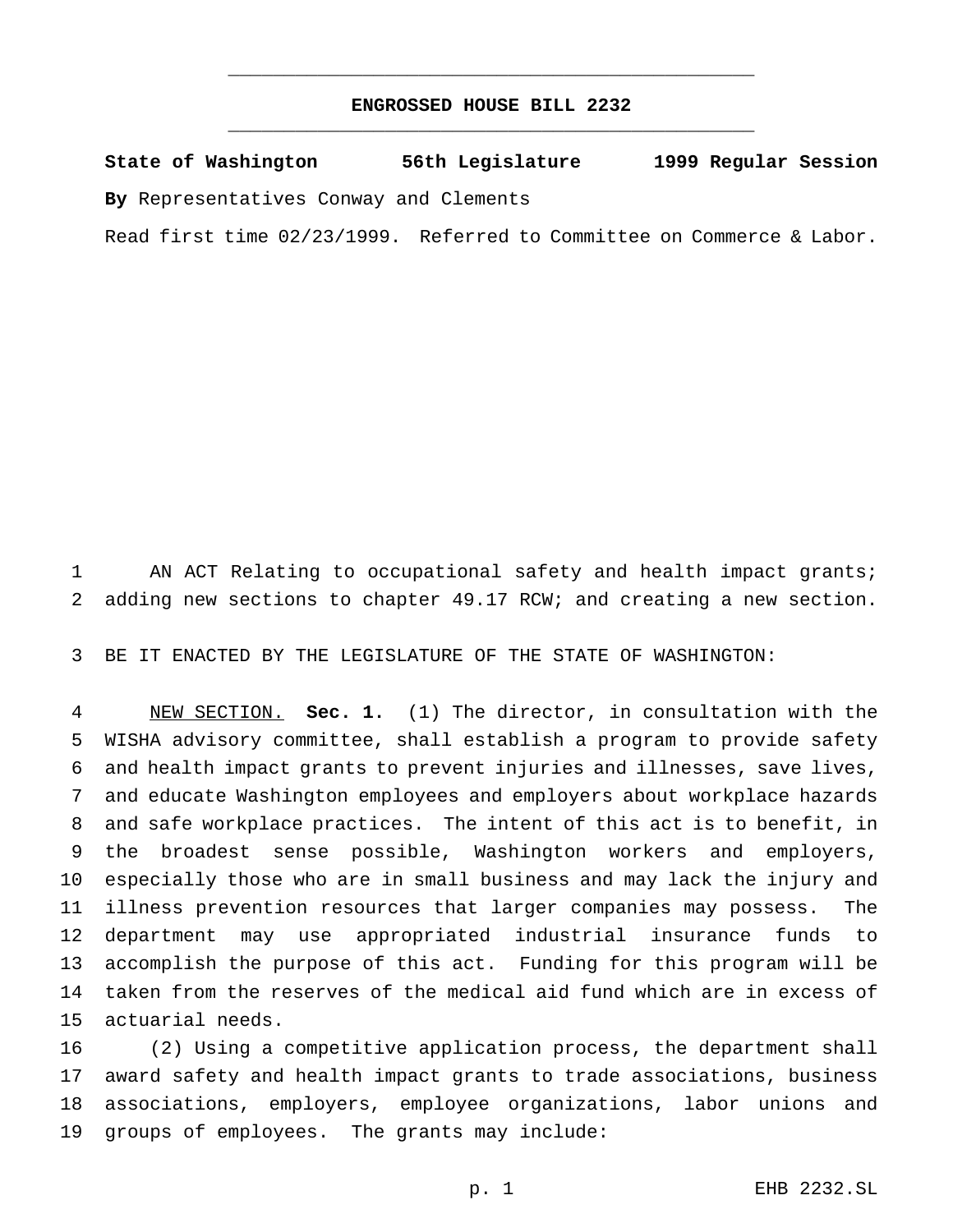(a) Education and training grants to implement safety and health and to provide practical information, curricula, materials, and methods intended for use by employers and employees in reducing workplace hazards;

 (b) Technical innovation grants to develop engineering and other technical solutions to injury and illness problems;

(c) Best practice grants for the application of hazard control; or

 (d) State-wide priority grants to undertake innovative programs that address state-wide safety and health priorities established by the WISHA advisory committee.

 (3) Applicants for grants may form partnerships with educational institutions and other organizations. Applicants for grants may form partnerships with self-insured employers if the product of the grant will significantly benefit employees and employers who belong to the state industrial insurance fund.

 (4) Any materials, designs, or equipment developed under these grants will be in the public domain and may not be copyrighted or patented. Any materials or designs developed under these grants shall be provided to the department at no charge as a condition of grant receipt.

 (5) Grants may not be used to support or develop specific legislative or regulatory initiatives.

 (6) WISHA services may not use information contained in a grant application for inspection activity or to establish a recognized hazard for citation purposes.

 NEW SECTION. **Sec. 2.** (1) The director shall appoint a safety and health impact grant review committee that will be a subcommittee of the WISHA advisory committee. The review committee is composed of nine members: Four members representing employees, each appointed from a list of at least three names per position, submitted by recognized state-wide organizations of employees; four members representing employers, each appointed from a list of at least three names per position, submitted by recognized state-wide organizations of employers; and one ex officio member, without a vote, who shall represent the department. The committee chair shall be chosen by the review committee and shall alternate between business and labor. The committee members shall serve three-year renewable terms.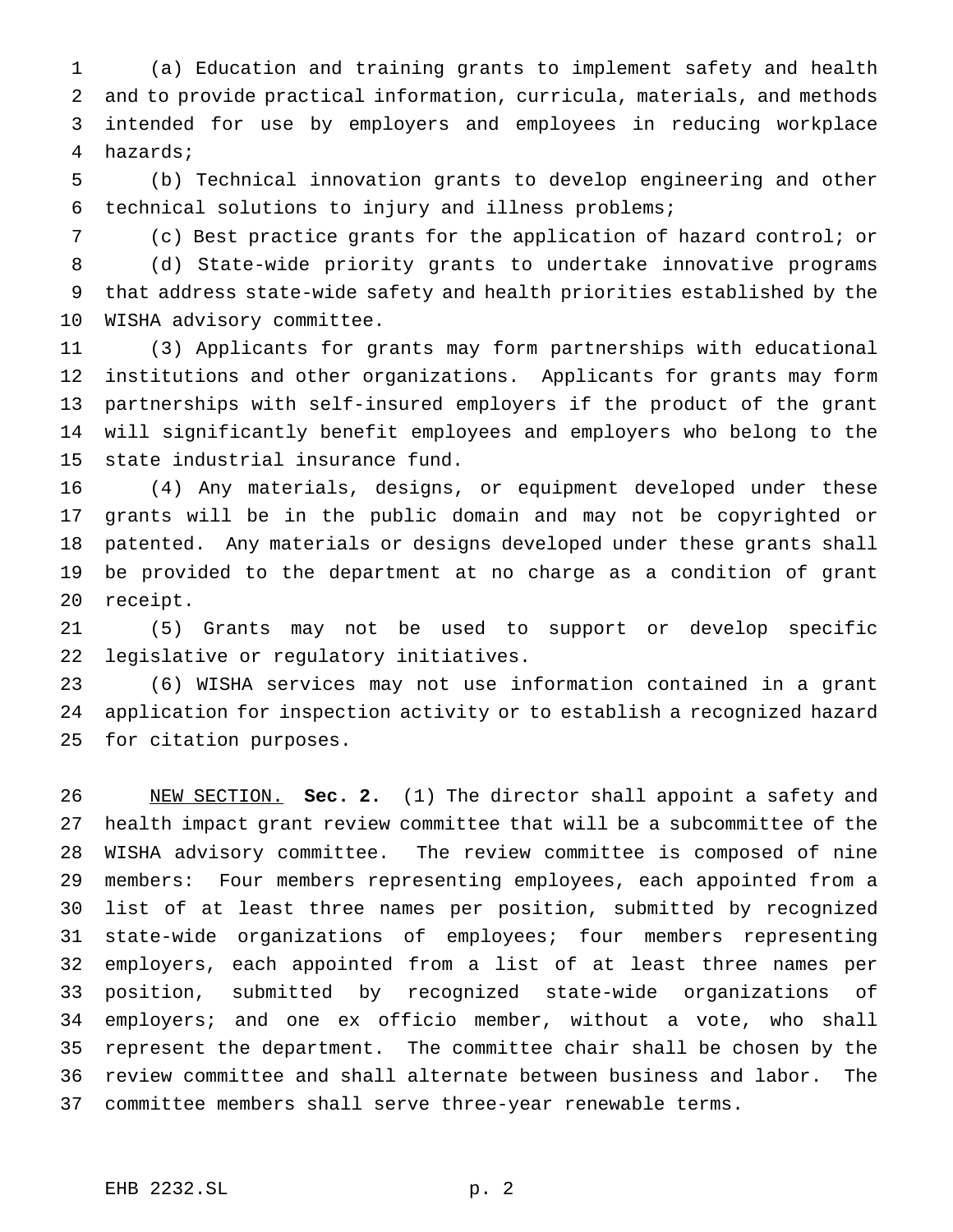(2) Business and labor members of the safety and health impact grant review committee are entitled to expenses as provided under RCW 43.03.050 and 43.03.060.

(3) The safety and health impact grant review committee shall:

(a) Prepare requests for proposals;

(b) Receive, review, and process grant applications;

 (c) Identify, by two-thirds majority vote, grant applications that 8 merit funding and forward those applications to the director; and (d) Identify, by two-thirds majority vote, funded grants that meet

 criteria for suspension or revocation and forward those grants to the director.

 NEW SECTION. **Sec. 3.** (1) The safety and health impact grant review committee, in cooperation with the director, shall develop grant application procedures and approval criteria. The director shall ensure the proper administrative support to successfully monitor grant recipients for compliance with grant criteria and all other procedures under the grant program. The director in cooperation with the safety and health impact grant review committee shall implement procedures and criteria for grant approval, including procedures for suspension or revocation of grants to recipients failing to comply with grant criteria established under the authority of this section.

 (2) The director shall approve only those grant applications and their recommended acceptance conditions as forwarded by the safety and health impact grant review committee, unless the director has a compelling and substantive reason to reject an application, whereupon the director shall provide written explanation for the denial to the review committee. The safety and health impact grant review committee shall review any grant applications rejected by the director and may advise the director to reconsider. The director shall consider the advice, if given, and shall approve the grant application with any conditions presented by the safety and health impact grant review committee. The director may reject that advice only for a compelling and substantive reason. If the director rejects that advice, the safety and health impact grant review committee may refer the application to the WISHA advisory committee. The WISHA advisory committee shall review the application and may advise the director to reconsider.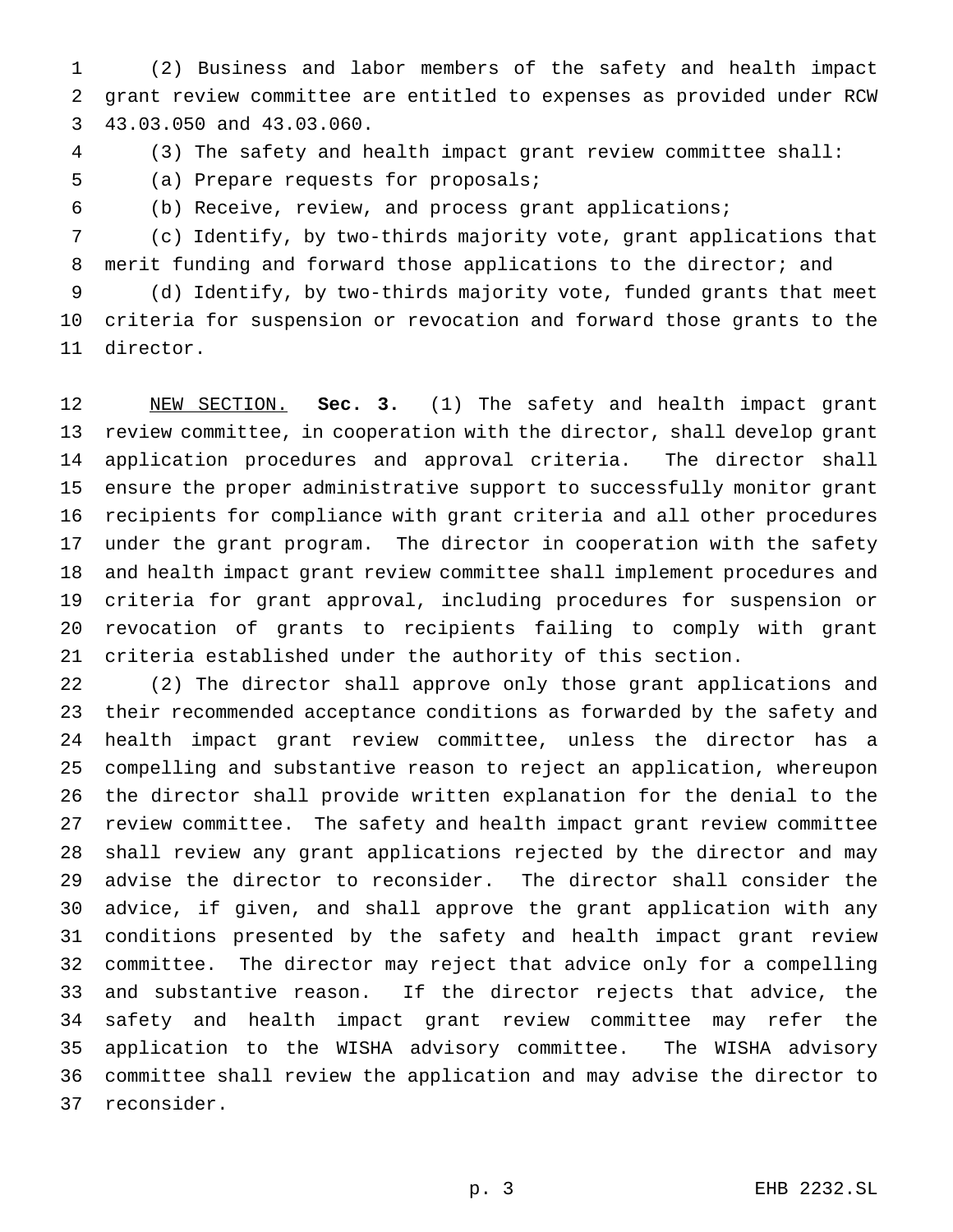(3) The director may revoke or suspend an issued grant if advised by the safety and health impact grant review committee that the recipient is not in compliance with grant criteria or procedures. The director may suspend an issued grant without the advice of the safety and health impact grant review committee only for a compelling and substantive reason and the suspension recommendation shall be presented to the safety and health impact grant review committee for its consideration.

 NEW SECTION. **Sec. 4.** The department and the safety and health impact grant review committee will present an annual review regarding the activities of the safety and health impact grant program to the WISHA advisory committee, the workers' compensation advisory committee, and make it available to the appropriate standing committees of the legislature. Based on a recommendation of the WISHA advisory committee, the workers' compensation advisory committee shall make a biennial recommendation to the director concerning an appropriate budget for the program.

 NEW SECTION. **Sec. 5.** The director and representatives from the WISHA advisory committee shall perform a comprehensive review of the grant program which shall include, but not be limited to, reported outcomes, injury reduction, and safety awareness and shall issue a report for the legislature by December 31, 2004.

 NEW SECTION. **Sec. 6.** The following acts or parts of acts, as now existing or hereafter amended, are each repealed, effective July 1, 2005:

- (1) Section 1 of this act;
- (2) Section 2 of this act;
- (3) Section 3 of this act;
- (4) Section 4 of this act; and
- (5) Section 5 of this act.

 NEW SECTION. **Sec. 7.** Sections 1 through 6 of this act are each added to chapter 49.17 RCW.

 NEW SECTION. **Sec. 8.** If specific funding for the purposes of this act, referencing this act by bill or chapter number, is not provided by